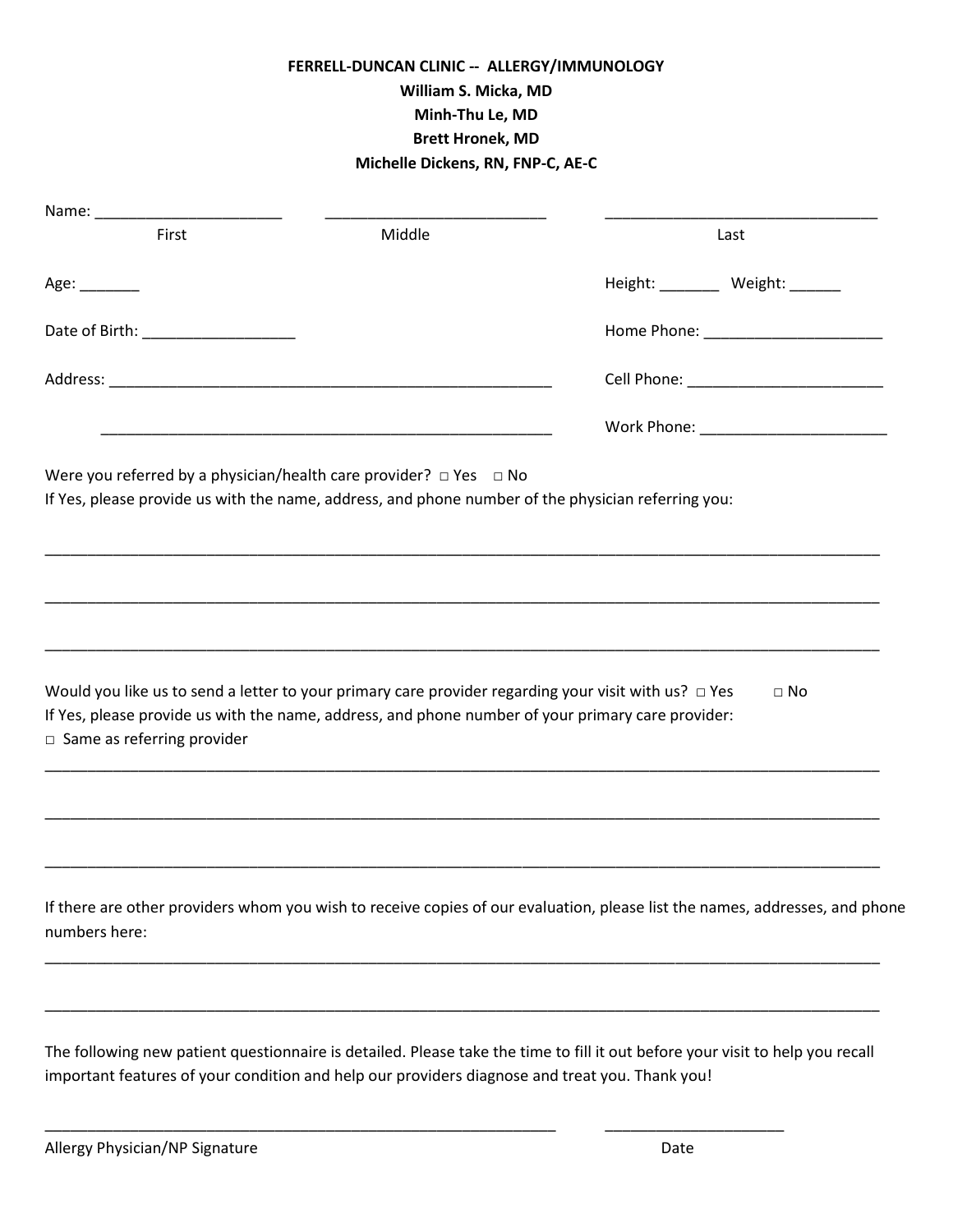#### **Current Medications:**

| Medication name | Dose | Frequency | Last taken when? |
|-----------------|------|-----------|------------------|
|                 |      |           |                  |
|                 |      |           |                  |
|                 |      |           |                  |
|                 |      |           |                  |
|                 |      |           |                  |
|                 |      |           |                  |
|                 |      |           |                  |
|                 |      |           |                  |
|                 |      |           |                  |
|                 |      |           |                  |
|                 |      |           |                  |
|                 |      |           |                  |
|                 |      |           |                  |
|                 |      |           |                  |

# **Previous Allergy/Asthma Medications You Have Taken:**

| <b>Medication name</b> | Did it help?            | Last taken when? |
|------------------------|-------------------------|------------------|
|                        | $\Box$ Yes<br>$\Box$ No |                  |
|                        | $\Box$ No<br>$\Box$ Yes |                  |
|                        | $\Box$ No<br>$\Box$ Yes |                  |
|                        | $\Box$ No<br>$\Box$ Yes |                  |

# **Medication/Food/Other Allergies:**

Have you ever had an adverse/allergic reaction to a medication, food, chemical, or other product? □ No □ Yes If yes, please describe to what drug(s)/food(s)/other product(s), approximate year of the reaction, and type of reaction.

| Medication/food/product name | Year | Type of reaction |
|------------------------------|------|------------------|
|                              |      |                  |
|                              |      |                  |
|                              |      |                  |
|                              |      |                  |
|                              |      |                  |

\_\_\_\_\_\_\_\_\_\_\_\_\_\_\_\_\_\_\_\_\_\_\_\_\_\_\_\_\_\_\_\_\_\_\_\_\_\_\_\_\_\_\_\_\_\_\_\_\_\_\_\_\_\_\_\_\_\_\_\_\_\_\_\_\_\_\_\_\_\_\_\_\_\_\_\_\_\_\_\_\_\_\_\_\_\_\_\_\_\_\_\_\_\_\_\_\_\_\_\_ \_\_\_\_\_\_\_\_\_\_\_\_\_\_\_\_\_\_\_\_\_\_\_\_\_\_\_\_\_\_\_\_\_\_\_\_\_\_\_\_\_\_\_\_\_\_\_\_\_\_\_\_\_\_\_\_\_\_\_\_\_\_\_\_\_\_\_\_\_\_\_\_\_\_\_\_\_\_\_\_\_\_\_\_\_\_\_\_\_\_\_\_\_\_\_\_\_\_\_\_ \_\_\_\_\_\_\_\_\_\_\_\_\_\_\_\_\_\_\_\_\_\_\_\_\_\_\_\_\_\_\_\_\_\_\_\_\_\_\_\_\_\_\_\_\_\_\_\_\_\_\_\_\_\_\_\_\_\_\_\_\_\_\_\_\_\_\_\_\_\_\_\_\_\_\_\_\_\_\_\_\_\_\_\_\_\_\_\_\_\_\_\_\_\_\_\_\_\_\_\_ \_\_\_\_\_\_\_\_\_\_\_\_\_\_\_\_\_\_\_\_\_\_\_\_\_\_\_\_\_\_\_\_\_\_\_\_\_\_\_\_\_\_\_\_\_\_\_\_\_\_\_\_\_\_\_\_\_\_\_\_\_\_\_\_\_\_\_\_\_\_\_\_\_\_\_\_\_\_\_\_\_\_\_\_\_\_\_\_\_\_\_\_\_\_\_\_\_\_\_\_ \_\_\_\_\_\_\_\_\_\_\_\_\_\_\_\_\_\_\_\_\_\_\_\_\_\_\_\_\_\_\_\_\_\_\_\_\_\_\_\_\_\_\_\_\_\_\_\_\_\_\_\_\_\_\_\_\_\_\_\_\_\_\_\_\_\_\_\_\_\_\_\_\_\_\_\_\_\_\_\_\_\_\_\_\_\_\_\_\_\_\_\_\_\_\_\_\_\_\_\_

## **Past Medical History:**

Major Diagnoses/Illnesses:

Surgical History:

| Immunizations: | Year of last Tetanus shot:               | Year of last seasonal flu shot: |           |
|----------------|------------------------------------------|---------------------------------|-----------|
|                | Year of last pneumonia shot:             |                                 |           |
|                | Up to date on childhood immunizations:   | $\Box$ Yes                      | $\Box$ No |
|                | Describe any reactions to immunizations: |                                 |           |

\_\_\_\_\_\_\_\_\_\_\_\_\_\_\_\_\_\_\_\_\_\_\_\_\_\_\_\_\_\_\_\_\_\_\_\_\_\_\_\_\_\_\_\_\_\_\_\_\_\_\_\_\_\_\_\_\_\_\_\_\_\_\_\_\_\_\_\_\_\_\_\_\_\_\_\_\_\_\_\_\_\_\_\_\_\_\_\_\_\_\_\_\_\_\_\_\_\_\_\_ \_\_\_\_\_\_\_\_\_\_\_\_\_\_\_\_\_\_\_\_\_\_\_\_\_\_\_\_\_\_\_\_\_\_\_\_\_\_\_\_\_\_\_\_\_\_\_\_\_\_\_\_\_\_\_\_\_\_\_\_\_\_\_\_\_\_\_\_\_\_\_\_\_\_\_\_\_\_\_\_\_\_\_\_\_\_\_\_\_\_\_\_\_\_\_\_\_\_\_\_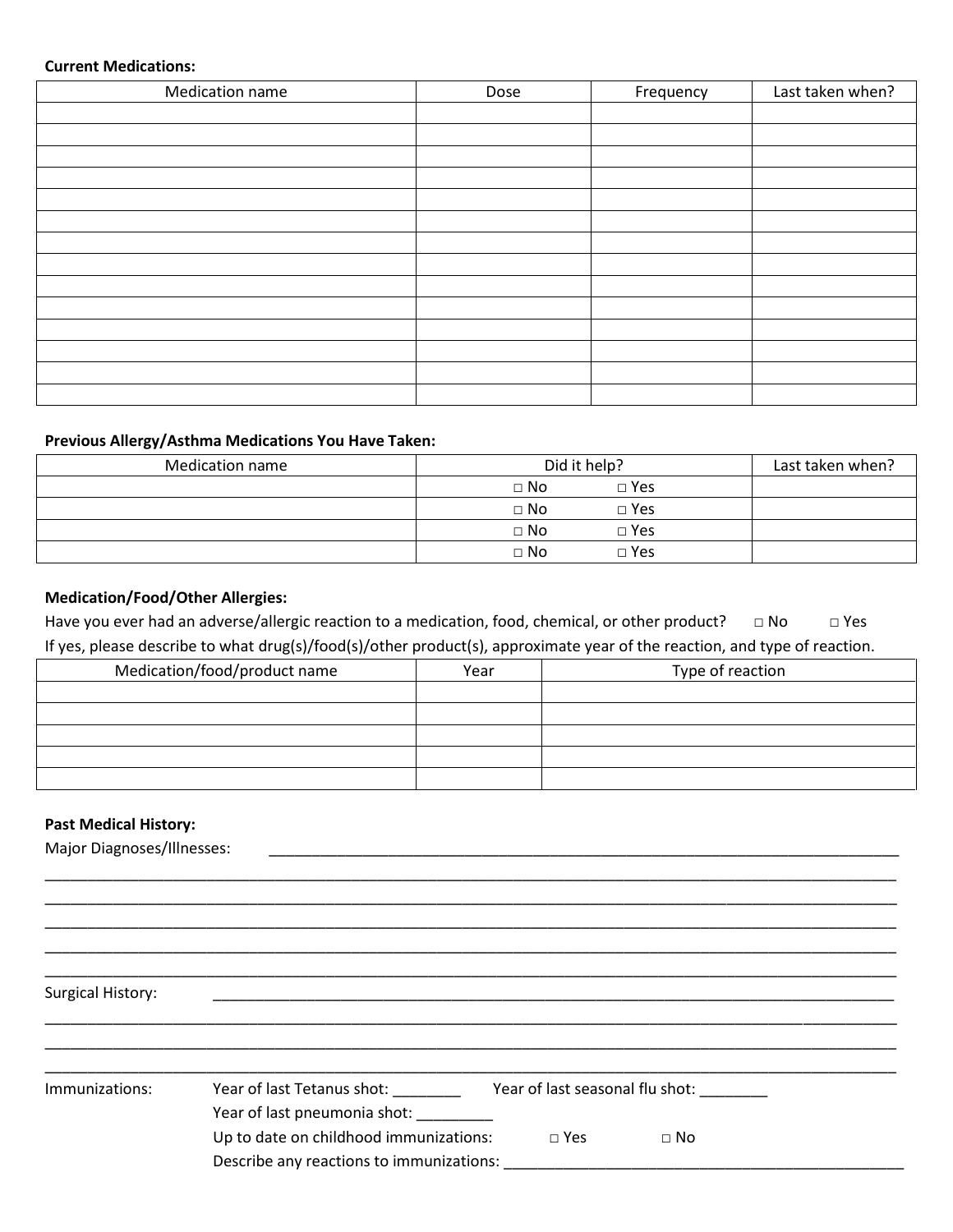| <b>REVIEW OF SYSTEMS</b>          |                                          |                                                   |                                       |  |  |  |  |  |  |
|-----------------------------------|------------------------------------------|---------------------------------------------------|---------------------------------------|--|--|--|--|--|--|
| General:                          | $\Box$ Chills                            | $\Box$ Malaise (general feeling of illness)       |                                       |  |  |  |  |  |  |
|                                   | $\square$ Decreased appetite             | $\square$ Sweating                                |                                       |  |  |  |  |  |  |
|                                   | $\square$ Fatigue                        | □ Weight gain                                     |                                       |  |  |  |  |  |  |
|                                   | □ Weight loss<br>□ Fever                 |                                                   |                                       |  |  |  |  |  |  |
| Eye:                              | $\Box$ Blurred vision                    | $\Box$ Photophobia (light sensitivity)            |                                       |  |  |  |  |  |  |
|                                   | □ Double vision                          | $\Box$ Redness                                    |                                       |  |  |  |  |  |  |
|                                   | $\square$ Drainage                       | $\Box$ Tearing/watering                           |                                       |  |  |  |  |  |  |
|                                   | $\Box$ Itching                           | □ Vision loss                                     |                                       |  |  |  |  |  |  |
|                                   | $\square$ Pain                           | $\Box$ Visual changes                             |                                       |  |  |  |  |  |  |
| ENT:                              | □ Decreased hearing                      | □ Loss of smell                                   | □ Swollen glands                      |  |  |  |  |  |  |
|                                   | $\square$ Dental pain                    | □ Nasal congestion                                | $\Box$ Tinnitus (ringing in the ears) |  |  |  |  |  |  |
|                                   | $\Box$ Ear drainage                      | □ Postnasal drip                                  |                                       |  |  |  |  |  |  |
|                                   | $\square$ Ear pain                       | □ Rhinorrhea (runny nose)                         |                                       |  |  |  |  |  |  |
|                                   | □ Frequent nosebleeds                    | □ Sinus pressure                                  |                                       |  |  |  |  |  |  |
|                                   | $\Box$ Hoarseness                        | □ Sore throat                                     |                                       |  |  |  |  |  |  |
| Cardiovascular: $\Box$ Chest pain |                                          | $\Box$ Fainting                                   |                                       |  |  |  |  |  |  |
|                                   | $\Box$ Shortness of breath with exertion | $\Box$ Palpitations (heart racing/skipping beats) |                                       |  |  |  |  |  |  |
|                                   | $\Box$ Edema (leg swelling)              |                                                   |                                       |  |  |  |  |  |  |
| <b>Respiratory:</b>               | $\Box$ Cough                             | $\square$ Snoring                                 |                                       |  |  |  |  |  |  |
|                                   | $\Box$ Shortness of breath at rest       | $\Box$ Wheezing                                   |                                       |  |  |  |  |  |  |
| GI:                               | □ Constipation                           | $\square$ Diarrhea                                | $\square$ Nausea                      |  |  |  |  |  |  |
|                                   |                                          | □ Heartburn                                       | □ Vomiting                            |  |  |  |  |  |  |
| GU:                               | $\Box$ Blood in the urine                | $\Box$ Painful urination                          | □ Incontinence                        |  |  |  |  |  |  |
|                                   | $\Box$ Frequent urination                | $\Box$ Night time urination                       |                                       |  |  |  |  |  |  |
| MS:                               | $\Box$ Joint pain                        | □ Muscle pain                                     | □ Muscle weakness                     |  |  |  |  |  |  |
|                                   | □ Joint swelling                         |                                                   |                                       |  |  |  |  |  |  |
| Skin:                             | $\Box$ Pruritis (itching)                | □ Rash                                            |                                       |  |  |  |  |  |  |
| Neuro:                            | □ Memory problems                        | $\square$ Seizures                                | □ Vertigo (dizziness)                 |  |  |  |  |  |  |
| Psych:                            | □ Anxious mood                           | □ Depressed mood                                  | $\Box$ Poor attention span            |  |  |  |  |  |  |
| <b>Endocrine:</b>                 | $\Box$ Change in hair texture            | □ Temperature intolerance                         |                                       |  |  |  |  |  |  |
|                                   | Heme/Lymph: □ Abnormal bruising          |                                                   |                                       |  |  |  |  |  |  |
| Allergy/Imm:                      | $\Box$ Frequent infections               | □ Hives                                           | □ Seasonal allergies                  |  |  |  |  |  |  |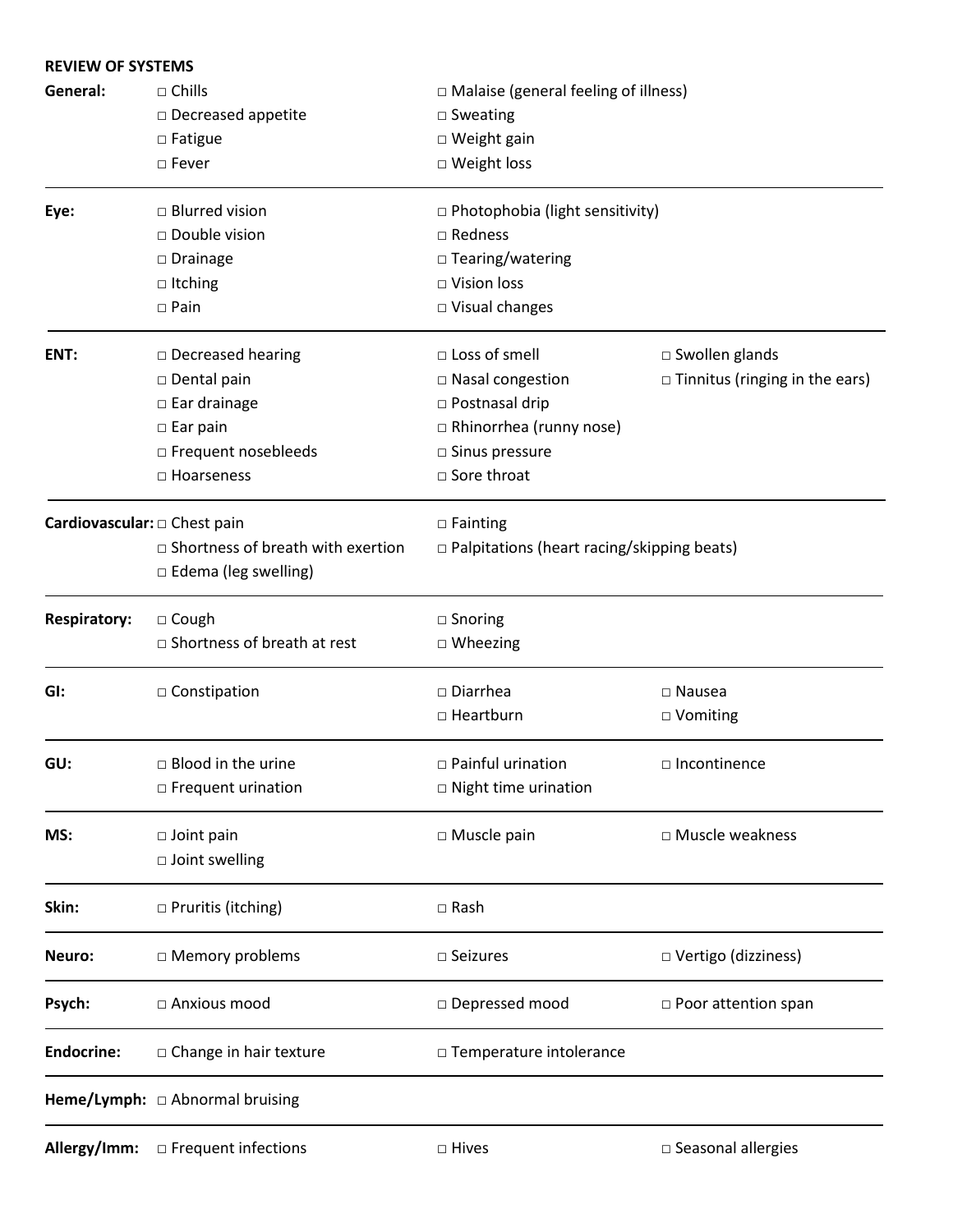#### **FAMILY HISTORY**

|                           |        |        |        |                | Maternal | Maternal | Paternal | Paternal | Other Family        |
|---------------------------|--------|--------|--------|----------------|----------|----------|----------|----------|---------------------|
|                           |        |        |        |                | Grand    | Grand    | Grand    | Grand    | Member              |
|                           | Mother | Father | Sister | <b>Brother</b> | Mother   | Father   | Mother   | Father   | (list relationship) |
| Angioedema (lip swelling) | $\Box$ | $\Box$ | $\Box$ | $\Box$         | $\Box$   | $\Box$   | □        | $\Box$   |                     |
| Asthma                    | $\Box$ | □      | $\Box$ | $\Box$         | $\Box$   | $\Box$   | $\Box$   | $\Box$   |                     |
| Autoimmune disease        | $\Box$ | $\Box$ | $\Box$ | $\Box$         | $\Box$   | $\Box$   | $\Box$   | $\Box$   |                     |
| Cancer                    | $\Box$ | $\Box$ | $\Box$ | $\Box$         | $\Box$   | $\Box$   | □        | $\Box$   |                     |
| <b>Cystic Fibrosis</b>    | $\Box$ | $\Box$ | $\Box$ | $\Box$         | $\Box$   | $\Box$   | □        | $\Box$   |                     |
| <b>Diabetes</b>           | $\Box$ | □      | $\Box$ | $\Box$         | $\Box$   | $\Box$   | □        | $\Box$   |                     |
| Eczema                    | $\Box$ | $\Box$ | $\Box$ | $\Box$         | $\Box$   | $\Box$   | $\Box$   | $\Box$   |                     |
| Emphysema                 | $\Box$ | $\Box$ | $\Box$ | $\Box$         | $\Box$   | $\Box$   | п        | $\Box$   |                     |
| Food allergies            | $\Box$ | $\Box$ | $\Box$ | $\Box$         | $\Box$   | $\Box$   | □        | $\Box$   |                     |
| Heart disease             | $\Box$ | $\Box$ | $\Box$ | $\Box$         | $\Box$   | $\Box$   | П        | $\Box$   |                     |
| <b>Hives</b>              | $\Box$ | $\Box$ | $\Box$ | $\Box$         | $\Box$   | $\Box$   | □        | $\Box$   |                     |
| Seasonal allergies        | $\Box$ | $\Box$ | $\Box$ | $\Box$         | $\Box$   | $\Box$   | П        | $\Box$   |                     |
| Thyroid disease           | $\Box$ | □      | $\Box$ | $\Box$         | $\Box$   | $\Box$   | □        | $\Box$   |                     |

# **SOCIAL HISTORY**

|                              | <b>Tobacco Use:</b> $\Box$ Current smoker – every day<br>Type: |                                   |                                                                  |                           |                   |                            | <b>Tobacco Use Per Day:</b>            |  |  |
|------------------------------|----------------------------------------------------------------|-----------------------------------|------------------------------------------------------------------|---------------------------|-------------------|----------------------------|----------------------------------------|--|--|
|                              | $\Box$ Current smoker – some days                              |                                   |                                                                  |                           | □ Chewing tobacco |                            | $\Box$ <=4 cigarettes/day              |  |  |
|                              | $\Box$ Former smoker                                           |                                   |                                                                  |                           | □ Cigarettes      |                            | □ 5-9 cigarettes/day                   |  |  |
|                              |                                                                | $\Box$ Quit less than 30 days ago |                                                                  | $\Box$ Cigars             |                   |                            | $\Box$ 10+ cigarettes/day              |  |  |
|                              |                                                                | $\Box$ Quit more than 30 days ago |                                                                  | $\Box$ Pipe               |                   |                            | $\Box$ 1 pack per day                  |  |  |
|                              | □ Never smoked                                                 |                                   |                                                                  | □ E-cigs/Vaping/Juul      |                   | $\Box$ 1 1/2 packs per day |                                        |  |  |
|                              |                                                                |                                   |                                                                  | □ Other _________________ |                   |                            | $\Box$ 2 packs per day                 |  |  |
|                              |                                                                | Number of years used: ______      |                                                                  |                           |                   |                            | $\Box$ 3 packs per day                 |  |  |
|                              | Stopped at age: ______                                         |                                   |                                                                  |                           |                   |                            | $\Box$ Other $\Box$                    |  |  |
|                              | Are there smokers in the patient's home?                       |                                   |                                                                  | $\Box$ Yes                | $\Box$ No         |                            |                                        |  |  |
| Alcohol:                     | □ None                                                         | $\Box$ Past                       |                                                                  |                           |                   |                            |                                        |  |  |
| <b>Substance Use:</b> □ None |                                                                | $\Box$ Past                       |                                                                  |                           |                   |                            |                                        |  |  |
| Home:                        | Marital Status: □ Single                                       |                                   | $\Box$ Married                                                   |                           | $\Box$ Widowed    |                            | $\square$ Divorced $\square$ Separated |  |  |
|                              | Lives with:                                                    | $\Box$ Alone                      | $\Box$ Children                                                  |                           | $\Box$ Father     | □ Mother                   |                                        |  |  |
|                              |                                                                | $\Box$ Siblings                   | □ Significant Other □ Spouse                                     |                           |                   |                            |                                        |  |  |
|                              | Hobbies:                                                       |                                   |                                                                  |                           |                   |                            |                                        |  |  |
| <b>Employment/School:</b>    |                                                                | $\Box$ Full time                  | $\Box$ Part time $\Box$ Student $\Box$ Retired $\Box$ Unemployed |                           |                   |                            |                                        |  |  |
|                              |                                                                | $\Box$ Disability                 |                                                                  |                           |                   |                            |                                        |  |  |
|                              | Occupation:                                                    |                                   |                                                                  |                           |                   |                            |                                        |  |  |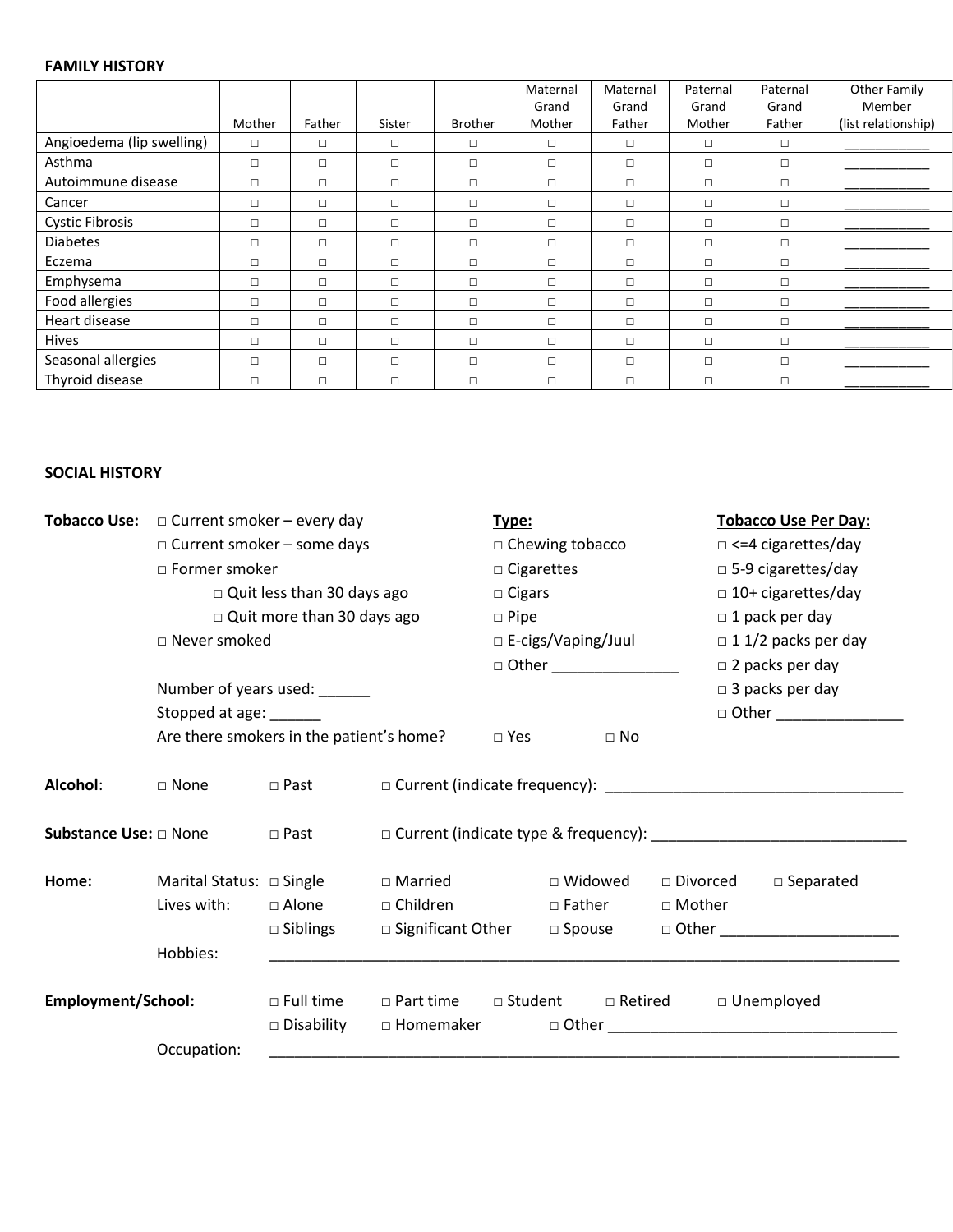**Allergens:** Days of work/school missed yearly on average due to respiratory symptoms: \_\_\_\_\_\_\_\_\_\_ **Air Conditioning: Air Filter: Basement:** □ Central □ Disposable □ Damp □ Makes symptoms better □ Electronic □ □ Dry □ Window unit □ □ □ Electrostatic □ □ Dehumidifier in use □ None □ HEPA filter □ Finished □ Other: \_\_\_\_\_\_\_\_\_\_\_\_\_\_\_\_\_\_\_\_\_\_\_\_\_ □ Other: \_\_\_\_\_\_\_\_\_\_\_\_\_\_\_\_\_\_ □ Musty □ N/A (crawlspace)  $\square$  N/A (slab home) □ Other: \_\_\_\_\_\_\_\_\_\_\_\_\_\_\_\_\_\_\_\_\_ **Bedding: Bedroom Curtains: Bedroom Flooring:** □ Washed in cold water □ Blinds □ Area rug □ Washed in hot water □ □ Cloth curtains □ Carpet □ Washed weekly □ Shades □ Hardwood □ Washed monthly □ □ Other: □ □ □ Linoleum □ Other: \_\_\_\_\_\_\_\_\_\_\_\_\_\_\_\_\_\_\_\_\_\_ □ Tile □ Other: \_\_\_\_\_\_\_\_\_\_\_\_\_\_\_\_\_\_\_\_\_ **Bedroom Location:** □ Above ground □ In basement □ Other: **Cat: Dog: Home Heat Source:** □ Indoor □ Indoor □ Electric □ Outdoor □ □ Outdoor □ Outdoor □ Natural gas □ At daycare □ Propane □ None □ None □ Wood □ Cat(s) sleep in bed □ Dog(s) sleep in bed □ Other: \_\_\_\_\_\_\_\_\_\_\_\_\_\_\_\_\_\_\_\_\_\_\_\_\_\_\_ **Home Type: Housedust Precautions: Humidifier:** □ Apartment □ Implemented □ Attached to furnace □ City/suburban □ □ Partially implemented □Free standing □ House □ Not implemented □ None □ Townhouse □ Rural/farm □ Other: \_\_\_\_\_\_\_\_\_\_\_\_\_\_\_\_\_\_\_\_\_\_\_ **Main Flooring: Mattress: Other Pets:** □ Area rug □ Dust proof/allergy cover □ Birds □ Carpet □ New □ Guinea pigs/hamsters □ Hardwood □ Old □ Horses □ Linoleum □ Standard □ Rabbits □ Tile □ Waterbed □ Other: \_\_\_\_\_\_\_\_\_\_\_\_\_\_\_\_\_\_\_\_\_\_\_\_\_\_\_\_\_ □ Other: \_\_\_\_\_\_\_\_\_\_\_\_\_\_\_\_\_\_\_\_\_\_\_\_\_\_\_\_\_\_\_\_\_ □ Other: \_\_\_\_\_\_\_\_\_\_ **Pillow: Wood Stove Exposure: Exposure to Other Agents:** □ Dust proof/allergy cover □ Yes □ Yes □ Asbestos/Silica □ Feather □ No □ Chemicals □ New □ Industrial Agents □ Old **Daycare:** □ Radiation Treatments □ Synthetic □ Yes □ Other: \_\_\_\_\_\_\_\_\_\_\_\_\_\_\_\_\_\_\_\_\_ □ Other: \_\_\_\_\_\_\_\_\_\_\_\_\_\_\_\_\_\_\_\_\_\_\_ □ No